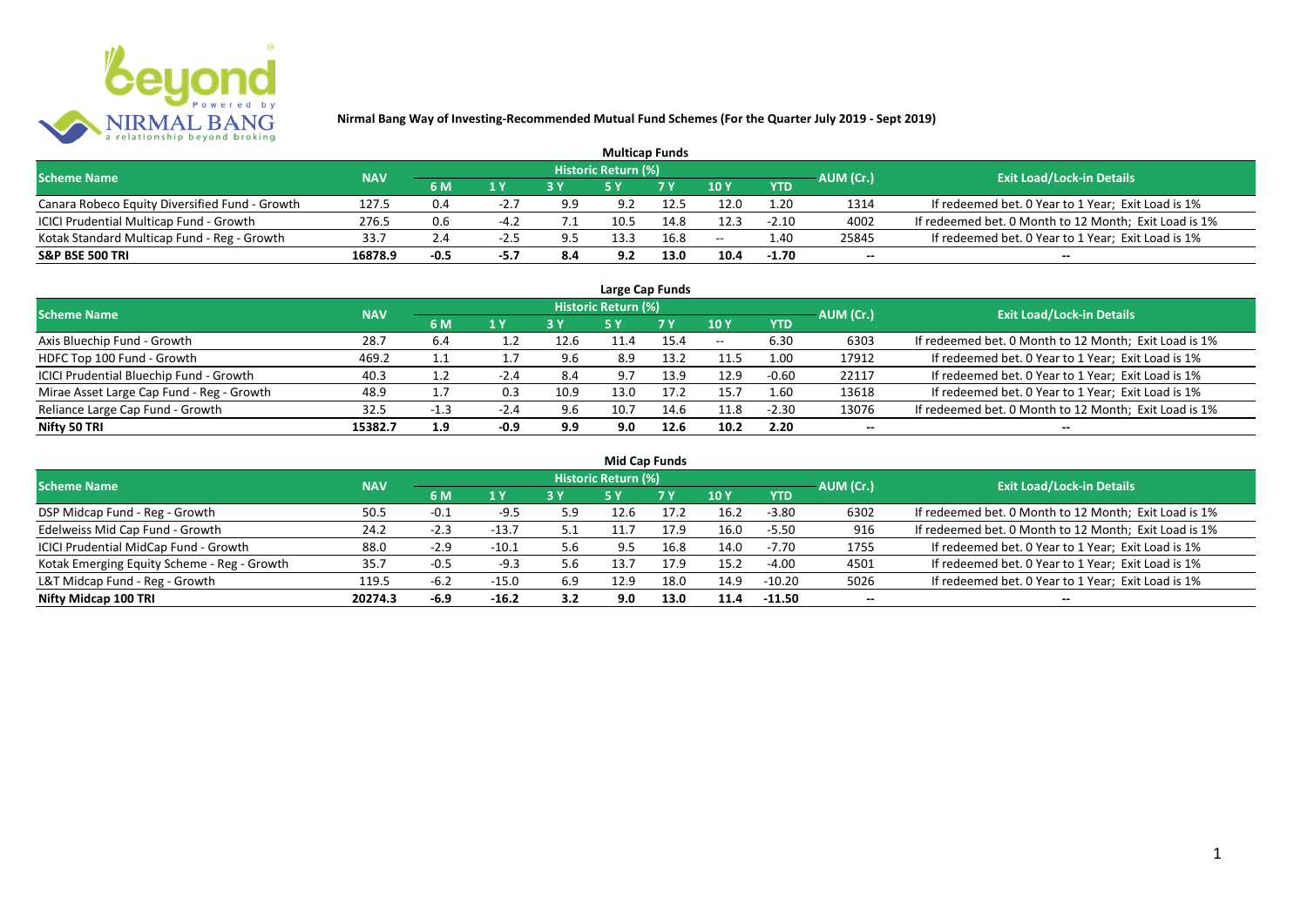

| Large & Midcap                                   |            |        |                   |     |                            |                |      |            |           |                                                    |  |  |  |
|--------------------------------------------------|------------|--------|-------------------|-----|----------------------------|----------------|------|------------|-----------|----------------------------------------------------|--|--|--|
| <b>Scheme Name</b>                               | <b>NAV</b> |        |                   |     | <b>Historic Return (%)</b> |                |      |            | AUM (Cr.) | <b>Exit Load/Lock-in Details</b>                   |  |  |  |
|                                                  |            | 6 M    | $\triangleleft$ V |     |                            | 7 <sub>V</sub> | 10Y  | <b>YTD</b> |           |                                                    |  |  |  |
| Canara Robeco Emerging Equities - Growth         | 86.4       | $-2.0$ | $-10.3$           | 9.2 | 14.7                       | 20.5           | 19.1 | $-3.00$    | 4929      | If redeemed bet. 0 Year to 1 Year; Exit Load is 1% |  |  |  |
| Invesco India Growth Opportunities Fund - Growth | 32.3       |        |                   | 9.2 | 11.3                       | 14.9           | 12.6 | -1.60      | 1539      | If redeemed bet. 0 Year to 1 Year; Exit Load is 1% |  |  |  |
| NIFTY Large Midcap 250 TRI                       | 6686.5     | $-2.2$ | -8.3              | 8.1 | 10.4                       | 14.6           | 11.6 | $-4.40$    | $- -$     | $- -$                                              |  |  |  |

| <b>Focused Funds</b>             |            |        |      |      |                     |      |       |            |           |                                                       |  |  |  |
|----------------------------------|------------|--------|------|------|---------------------|------|-------|------------|-----------|-------------------------------------------------------|--|--|--|
| <b>Scheme Name</b>               | <b>NAV</b> |        |      |      | Historic Return (%) |      |       |            | AUM (Cr.) | <b>Exit Load/Lock-in Details</b>                      |  |  |  |
|                                  |            | 6 M    | 1 V  |      | cν                  | 7 V  | 10 Y  | <b>YTD</b> |           |                                                       |  |  |  |
| Axis Focused 25 Fund - Growth    | 27.2       | b.b    | -6.0 | 11.6 | 13.4                | 15.4 | $- -$ | 1.30       | 8044      | If redeemed bet. 0 Month to 12 Month; Exit Load is 1% |  |  |  |
| SBI Focused Equity Fund - Growth | 137.1      |        |      | 10.8 | 12.6                | 15.8 | 17.9  | 3.70       | 4864      | If redeemed bet. 0 Year to 1 Year; Exit Load is 1%    |  |  |  |
| <b>S&amp;P BSE 500 TRI</b>       | 16878.9    | $-0.5$ | -5.7 | 8.4  | 9.2                 | 13.0 | 10.4  | $-1.70$    | $- -$     | $- -$                                                 |  |  |  |

| <b>Small Cap Funds</b>                         |            |         |         |                     |      |               |       |            |           |                                                    |  |  |  |
|------------------------------------------------|------------|---------|---------|---------------------|------|---------------|-------|------------|-----------|----------------------------------------------------|--|--|--|
| <b>Scheme Name</b>                             | <b>NAV</b> |         |         | Historic Return (%) |      |               |       |            | AUM (Cr.) | <b>Exit Load/Lock-in Details</b>                   |  |  |  |
|                                                |            | 6 M     |         |                     |      | 7 Y           | 10Y   | <b>YTD</b> |           |                                                    |  |  |  |
| Franklin India Smaller Companies Fund - Growth | 47.2       | $-7.9$  | $-17.7$ | 1.3                 | 10.1 | 18.9          | 16.1  | $-10.00$   | 7369      | If redeemed bet. 0 Year to 1 Year; Exit Load is 1% |  |  |  |
| HDFC Small Cap Fund - Growth                   | 37.4       | $-10.1$ | $-16.0$ | 8.5                 | 12.0 |               | 13.2  | $-12.00$   | 8427      | If redeemed bet. 0 Year to 1 Year; Exit Load is 1% |  |  |  |
| L&T Emerging Businesses Fund - Reg - Growth    | 21.3       | $-9.7$  | $-19.9$ | 7.3                 | 12.7 | $\sim$ $\sim$ | $- -$ | $-14.30$   | 6079      | If redeemed bet. 0 Year to 1 Year; Exit Load is 1% |  |  |  |
| Nifty Smallcap 100 TRI                         | 6645.0     | $-10.9$ | $-26.5$ | $-2.6$              | 2.8  | 8.8           |       | $-15.20$   | --        | --                                                 |  |  |  |

# **ELSS Schemes (Tax Saving u/s 80-C)**

| <b>Scheme Name</b>                            | <b>NAV</b> |        |         | <b>Historic Return (%)</b> |            |            |               |            | AUM (Cr.) | Exit Load/Lock-in Details |
|-----------------------------------------------|------------|--------|---------|----------------------------|------------|------------|---------------|------------|-----------|---------------------------|
|                                               |            | 6 M    | 1 Y     |                            | <b>5 Y</b> | <b>7 Y</b> | 10Y           | <b>YTD</b> |           |                           |
| Aditya Birla Sun Life Tax Relief 96 - Growth  | 28.7       | $-5.2$ | $-10.4$ | 6.9                        | 11.9       | 16.1       | 12.0          | $-7.10$    | 8850      | Nil                       |
| Axis Long Term Equity Fund - Growth           | 43.7       | 6.5    | $-2.3$  | 9.5                        | 13.2       | 18.9       | $\sim$ $\sim$ | 1.80       | 19718     | Nil                       |
| IDFC Tax Advantage (ELSS) Fund - Reg - Growth | 51.0       | $-2.2$ | $-10.7$ | 7.6                        | 10.3       | 15.0       | 13.3          | $-5.60$    | 2060      | Nil                       |
| Invesco India Tax Plan - Growth               | 47.9       | $-1.0$ | -7.6    |                            | 11.2       | 15.8       | 14.1          | $-2.10$    | 878       | Nil                       |
| Mirae Asset Tax Saver Fund - Reg - Growth     | 17.0       | 2.4    | 0.9     | 13.9                       | $- -$      | $- -$      | $- -$         | 1.70       | 2202      | Nil                       |
| <b>S&amp;P BSE 200 TRI</b>                    | 5473.0     | 0.2    | $-3.9$  | 9.0                        | 9.5        | 13.2       | 10.5          | $-0.60$    | $- -$     | $- -$                     |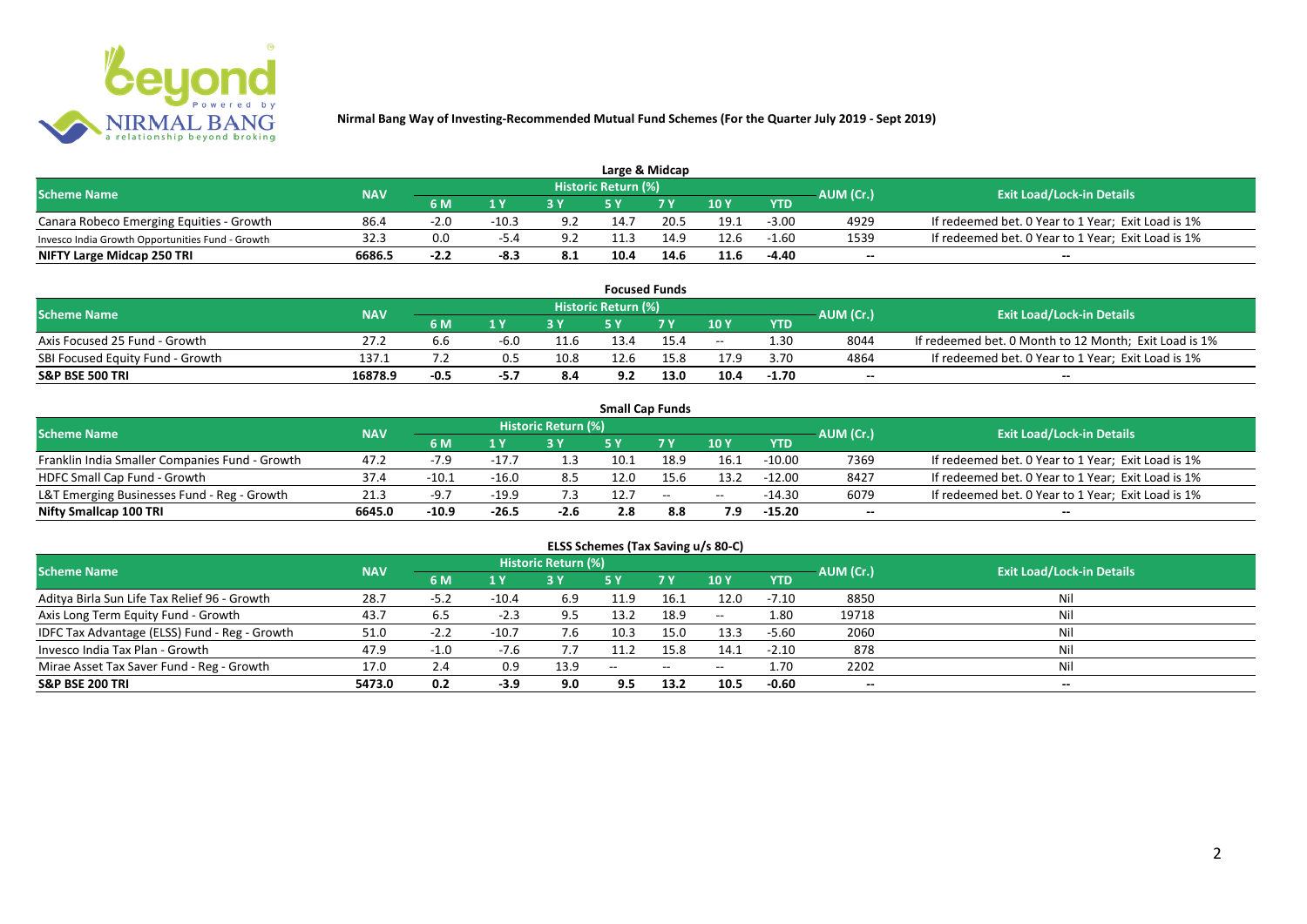

| <b>Contra/Value Fund</b>                  |            |        |      |                     |      |                |      |            |           |                                                    |  |  |  |
|-------------------------------------------|------------|--------|------|---------------------|------|----------------|------|------------|-----------|----------------------------------------------------|--|--|--|
| <b>Scheme Name</b>                        | <b>NAV</b> |        |      | Historic Return (%) |      |                |      |            | AUM (Cr.) | <b>Exit Load/Lock-in Details</b>                   |  |  |  |
|                                           |            | 6 M    |      |                     |      | 7 <sub>Y</sub> | 10 Y | <b>YTD</b> |           |                                                    |  |  |  |
| Kotak India EQ Contra Fund - Reg - Growth | 49.8       | $-0.1$ |      | 9.9                 | 10.3 |                | 11.3 | $-0.40$    | 865       | If redeemed bet. 0 Year to 1 Year; Exit Load is 1% |  |  |  |
| Invesco India Contra Fund - Growth        | 44.5       | $-1.3$ | -8.3 | 9.6                 |      | 16.9           | 13.4 | $-4.00$    | 4027      | If redeemed bet. 0 Year to 1 Year; Exit Load is 1% |  |  |  |
| UTI Value Opportunities Fund - Growth     | 57.4       | $-0.5$ |      |                     | 6.3  | 10.6           | 10.7 | $-1.70$    | 4493      | If redeemed bet. 0 Year to 1 Year; Exit Load is 1% |  |  |  |
| <b>S&amp;P BSE 500 TRI</b>                | 16878.9    | $-0.5$ | -5.7 | 8.4                 | 9.2  | 13.0           | 10.4 | $-1.70$    | $-$       | $- -$                                              |  |  |  |

| Sector/Thematic                                                           |            |         |        |                            |            |           |            |            |           |                                                    |  |  |  |
|---------------------------------------------------------------------------|------------|---------|--------|----------------------------|------------|-----------|------------|------------|-----------|----------------------------------------------------|--|--|--|
| <b>Scheme Name</b>                                                        | <b>NAV</b> |         |        | <b>Historic Return (%)</b> |            |           |            |            | AUM (Cr.) | <b>Exit Load/Lock-in Details</b>                   |  |  |  |
|                                                                           |            | 6 M     | 1 Y    | <b>3Y</b>                  | <b>5 Y</b> | <b>7Y</b> | 10Y        | <b>YTD</b> |           |                                                    |  |  |  |
| Canara Robeco Consumer Trends Fund - Reg - Growth                         | 37.0       | $-2.5$  | $-5.4$ | 9.7                        | 13.3       | 15.6      | $\sim$ $-$ | $-1.80$    | 337       | If redeemed bet. 0 Year to 1 Year; Exit Load is 1% |  |  |  |
| Mirae Asset Great Consumer Fund - Growth                                  | 32.2       | $-4.4$  | $-6.3$ | 11.1                       | 12.4       | 16.0      | $\sim$ $-$ | $-6.10$    | 802       | If redeemed bet. 0 Year to 1 Year; Exit Load is 1% |  |  |  |
| <b>ICICI Prudential Technology Fund - Growth</b>                          | 57.8       | $-4.6$  |        | 12.8                       | 10.6       | 18.5      | 18.2       | 2.10       | 445       | If redeemed bet. 0 Day to 15 Day; Exit Load is 1%  |  |  |  |
| Reliance Pharma Fund - Growth                                             | 137.2      | $-10.4$ | -7.8   | $-0.7$                     | 6.5        | 12.1      | 16.8       | $-8.30$    | 2420      | If redeemed bet. 0 Year to 1 Year; Exit Load is 1% |  |  |  |
| ICICI Prudential Banking and Financial Services Fund -<br>Retail - Growth | 62.1       | 5.2     | 0.4    | 12.5                       | 15.6       | 19.3      | 17.3       | 2.00       | 3354      | If redeemed bet. 0 Day to 15 Day; Exit Load is 1%  |  |  |  |
| Reliance Banking Fund - Growth                                            | 263.3      | 2.3     | $-5.0$ | 11.8                       | 12.3       | 15.4      | 15.2       | $-0.60$    | 3203      | If redeemed bet. 0 Year to 1 Year; Exit Load is 1% |  |  |  |
| <b>S&amp;P BSE 500 TRI</b>                                                | 16878.9    | $-0.5$  | $-5.7$ | 8.4                        | 9.2        | 13.0      | 10.4       | $-1.70$    | --        | --                                                 |  |  |  |

| <b>Dynamic Asset Allocation Funds</b>            |            |        |        |                            |               |               |       |            |                          |                                                         |  |  |  |
|--------------------------------------------------|------------|--------|--------|----------------------------|---------------|---------------|-------|------------|--------------------------|---------------------------------------------------------|--|--|--|
| <b>Scheme Name</b>                               | <b>NAV</b> |        |        | <b>Historic Return (%)</b> |               |               |       |            | AUM (Cr.)                | <b>Exit Load/Lock-in Details</b>                        |  |  |  |
|                                                  |            | 6 M    | 1 Y    | 3Y                         | 5 Y           | <b>7Y</b>     | 10Y   | <b>YTD</b> |                          |                                                         |  |  |  |
| ICICI Prudential Balanced Advantage Fund - Reg - | 35.1       | 2.9    | 3.5    |                            | 9.3           | 13.0          | 12.1  | 2.00       | 28709                    | If redeemed bet. 0 Year to 1 Year; Exit Load is 1%      |  |  |  |
| Growth                                           |            |        |        |                            |               |               |       |            |                          |                                                         |  |  |  |
| Invesco India Dynamic Equity Fund - Growth       | 28.5       | 2.6    | $-2.0$ | 7.1                        | 9.1           | 13.2          | 11.4  | 3.20       | 966                      | If redeemed bet. 0 Month to 3 Month; Exit Load is 0.25% |  |  |  |
| Reliance Balanced Advantage Fund - Growth        | 89.2       | 2.6    |        | 8.7                        | 9.3           | 13.2          | 11.4  | 2.50       | 2040                     | If redeemed bet. 0 Month to 12 Month; Exit Load is 1%   |  |  |  |
| SBI Dynamic Asset Allocation Fund - Reg - Growth | 13.1       | $-0.6$ | $-0.3$ | 6.7                        | $\sim$ $\sim$ | $\sim$ $\sim$ | $- -$ | 0.30       | 687                      | If redeemed bet. 0 Month to 12 Month; Exit Load is 1%   |  |  |  |
| NIFTY 50 Hybrid Composite Debt 65:35 Index       | 9789.3     | 4.2    | 4.0    | 9.4                        | 9.3           | 11.4          | 9.8   | 4.40       | $\overline{\phantom{a}}$ | $- -$                                                   |  |  |  |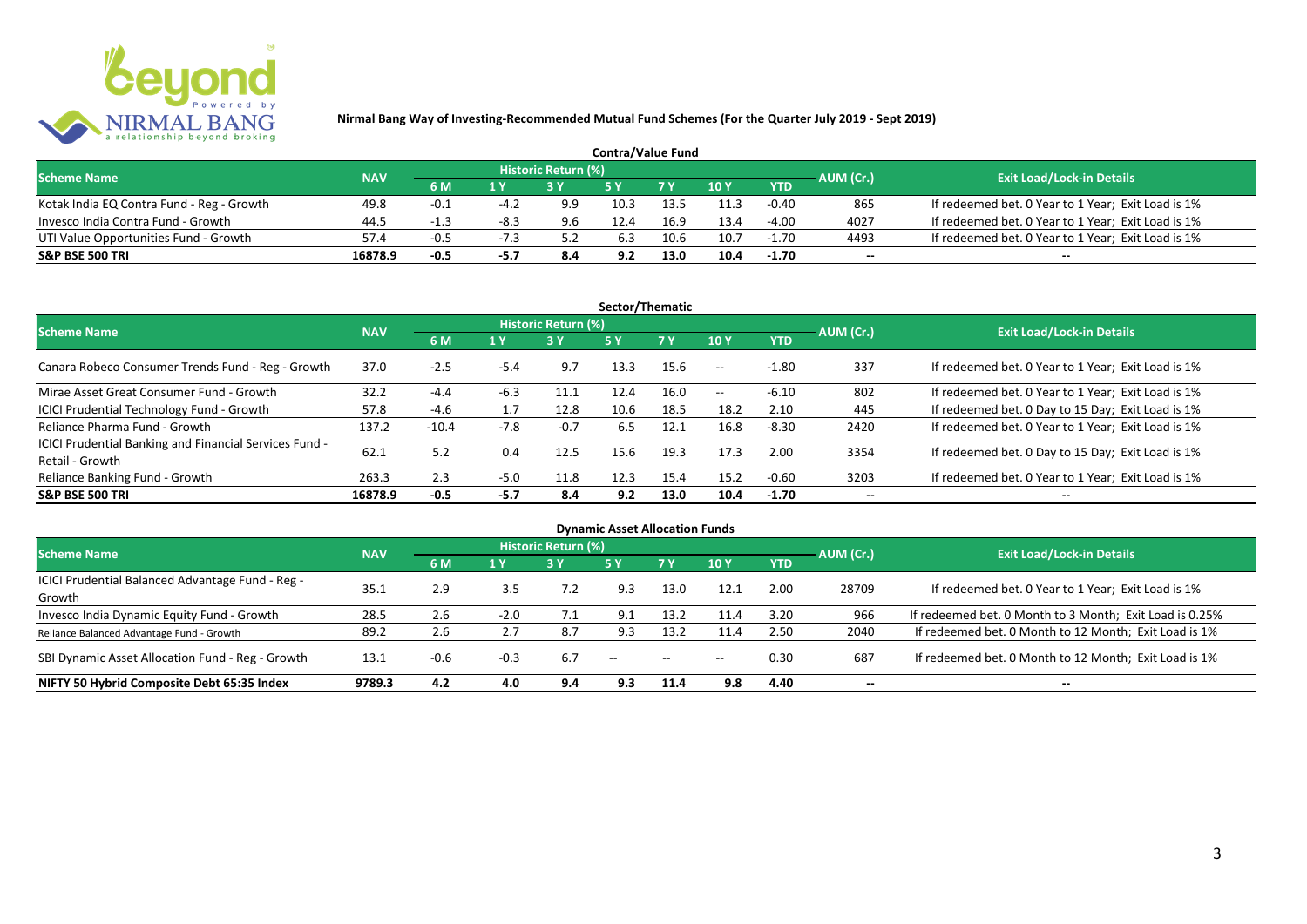

|                                                 |            |     |     |                            | <b>Hybrid Aggressive</b> |                          |                          |            |                          |                                                       |
|-------------------------------------------------|------------|-----|-----|----------------------------|--------------------------|--------------------------|--------------------------|------------|--------------------------|-------------------------------------------------------|
| <b>Scheme Name</b>                              | <b>NAV</b> |     |     | <b>Historic Return (%)</b> |                          |                          |                          |            | AUM (Cr.)                | <b>Exit Load/Lock-in Details</b>                      |
|                                                 |            | 6 M | 1 Y |                            | 5 Y                      | 7 Y                      | 10Y                      | <b>YTD</b> |                          |                                                       |
| HDFC Hybrid Equity Fund - Growth                | 52.1       | 1.9 | 0.1 | 6.0                        | 6.3                      | 10.7                     | 9.6                      | 1.30       | 22221                    | If redeemed bet. 0 Year to 1 Year; Exit Load is 1%    |
| ICICI Prudential Equity & Debt Fund - Growth    | 129.2      | 3.1 | 1.1 | 8.6                        | 10.6                     | 15.0                     | 13.7                     | 0.90       | 25617                    | If redeemed bet. 0 Year to 1 Year; Exit Load is 1%    |
| Mirae Asset Hybrid - Equity Fund - Reg - Growth | 14.4       | 3.2 | 2.8 | 9.6                        | $\overline{\phantom{a}}$ | $\overline{\phantom{a}}$ | $\overline{\phantom{a}}$ | 2.90       | 2196                     | If redeemed bet. 0 Year to 1 Year; Exit Load is 1%    |
| SBI Equity Hybrid Fund - Growth                 | 133.4      | 6.0 | 3.3 | 8.8                        |                          | 15.4                     | 11.9                     | 4.00       | 29832                    | If redeemed bet. 0 Month to 12 Month; Exit Load is 1% |
| Canara Robeco Equity Hybrid Fund - Growth       | 153.8      | 1.9 | 0.4 | 8.6                        | 10.6                     | 13.2                     | 12.5                     | 2.20       | 2316                     | If redeemed bet. 0 Year to 1 Year; Exit Load is 1%    |
| NIFTY 50 Hybrid Composite Debt 65:35 Index      | 9789.3     | 4.2 | 4.0 | 9.4                        | 9.3                      | 11.4                     | 9.8                      | 4.40       | $\overline{\phantom{a}}$ | $- -$                                                 |

| Arbitrage Fund                             |            |     |     |                            |     |    |     |            |           |                                                         |  |  |  |
|--------------------------------------------|------------|-----|-----|----------------------------|-----|----|-----|------------|-----------|---------------------------------------------------------|--|--|--|
| <b>Scheme Name</b>                         | <b>NAV</b> |     |     | <b>Historic Return (%)</b> |     |    |     |            | AUM (Cr.) | <b>Exit Load/Lock-in Details</b>                        |  |  |  |
|                                            |            | 1 M | 3 M | 6 M                        |     | 2V | эv  | <b>YTD</b> |           |                                                         |  |  |  |
| IDFC Arbitrage Fund - Reg - Growth         | 23.9       | 8.1 |     | 7.0                        | 6.8 |    |     | 7.00       | 5498      | If redeemed bet. 0 Month to 1 Month; Exit Load is 0.25% |  |  |  |
| Kotak Equity Arbitrage Fund - Reg - Growth | 27.0       |     | 6.8 | 6.6                        | 6.7 |    |     | 6.70       | 13769     | If redeemed bet. 0 Day to 30 Day; Exit Load is 0.25%    |  |  |  |
| Reliance Arbitrage Fund - Growth           | 19.4       |     |     | 6.9                        | 6.7 |    | b.4 | 6.90       | 8759      | If redeemed bet. 0 Month to 1 Month; Exit Load is 0.25% |  |  |  |

|                                          |            |       |      |                     |       | <b>Equity Saver</b>                                 |       |            |           |                                                       |
|------------------------------------------|------------|-------|------|---------------------|-------|-----------------------------------------------------|-------|------------|-----------|-------------------------------------------------------|
| <b>Scheme Name</b>                       | <b>NAV</b> |       |      | Historic Return (%) |       |                                                     |       |            | AUM (Cr.) | <b>Exit Load/Lock-in Details</b>                      |
|                                          |            | 6 M   | 1 Y  |                     |       | 7 <sub>V</sub>                                      | 10Y   | <b>YTD</b> |           |                                                       |
| Axis Equity Saver Fund - Reg - Growth    | 12.8       | 2.6   | - 8. | 6.4                 | $- -$ | $\hspace{0.1mm}-\hspace{0.1mm}-\hspace{0.1mm}$      | $- -$ | 2.80       | 766       | If redeemed bet. 0 Month to 12 Month; Exit Load is 1% |
| HDFC Equity Savings Fund - Growth        | 36.2       |       |      |                     | 7.8   | 8.8                                                 | 9.0   | 1.90       | 5422      | If redeemed bet. 0 Year to 1 Year; Exit Load is 1%    |
| Kotak Equity Savings Fund - Reg - Growth | 14.1       | 1.9   | 2.5  | 6.9                 | $-$   | $\hspace{0.05cm} -\hspace{0.05cm} -\hspace{0.05cm}$ | $- -$ | 2.10       | 2122      | If redeemed bet. 0 Year to 1 Year; Exit Load is 1%    |
| CRISIL Hybrid 50+50 - Moderate Index*    | $- -$      | $- -$ |      | --                  | --    | $- -$                                               |       | --         | --        | $- -$                                                 |

|                                           |            |           |     |                     |     | <b>Liquid Funds</b>      |            |                 |           |                                  |
|-------------------------------------------|------------|-----------|-----|---------------------|-----|--------------------------|------------|-----------------|-----------|----------------------------------|
| <b>Scheme Name</b>                        | <b>NAV</b> |           |     | Historic Return (%) |     |                          | <b>YTM</b> | Avg             | AUM (Cr.) | <b>Exit Load/Lock-in Details</b> |
|                                           |            | <b>1W</b> | 2 W | M                   | 3 M | 1Y                       |            | <b>Maturity</b> |           |                                  |
| Axis Liquid Fund - Growth                 | 2114.2     | 6.7       |     | 6.7                 | 7.0 | 7.4                      | 6.5        | 0.11            | 27255     | Nil                              |
| IDFC Cash Fund - Reg - Growth             | 2308.9     | 6.3       |     | 6.3                 | 6.6 |                          | 6.3        | 0.08            | 10199     | Nil                              |
| Kotak Liquid Scheme - Reg - Growth        | 3860.2     | 6.4       | 6.1 | 6.4                 | 6.8 | 7.3                      | 6.5        | 0.10            | 29065     | Nil                              |
| Mirae Asset Cash Management Fund - Growth | 1996.1     | 6.5       | 6.3 | 6.6                 | 6.8 | 7.4                      | 6.4        | 0.11            | 3033      | Nil                              |
| <b>CRISIL Liquid Fund Index</b>           | $- -$      | 7.0       | 6.6 | 6.9                 | 7.4 | $\overline{\phantom{a}}$ | $- -$      | $- -$           | $- -$     | $- -$                            |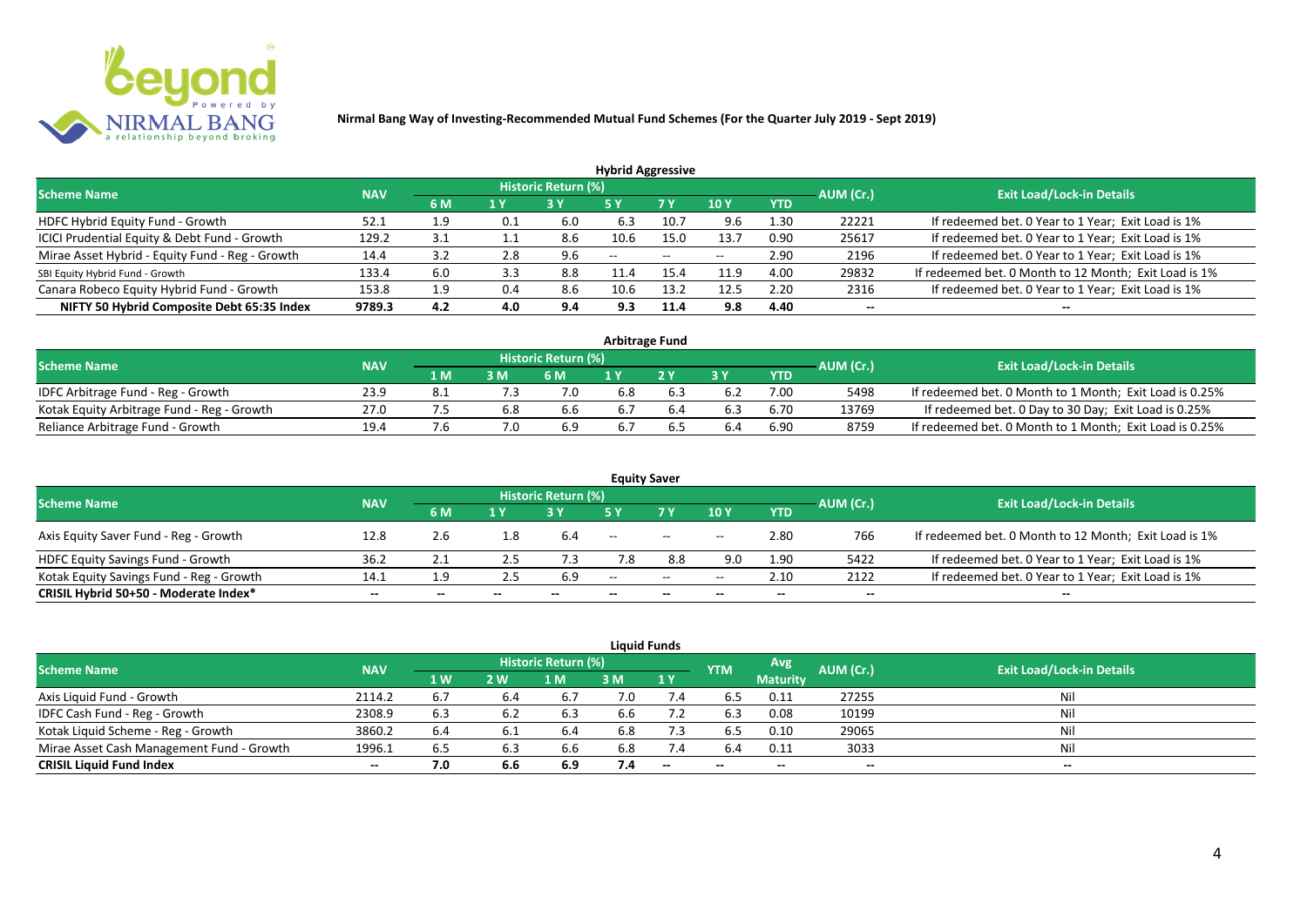

| <b>Ultra Short Fund</b>                       |            |      |     |                            |       |                          |            |                 |           |                                  |  |  |  |
|-----------------------------------------------|------------|------|-----|----------------------------|-------|--------------------------|------------|-----------------|-----------|----------------------------------|--|--|--|
| <b>Scheme Name</b>                            | <b>NAV</b> |      |     | <b>Historic Return (%)</b> |       |                          | <b>YTM</b> | Avg             | AUM (Cr.) | <b>Exit Load/Lock-in Details</b> |  |  |  |
|                                               |            | 1 M  | 3 M | 6 M                        |       | 3 Y                      |            | <b>Maturity</b> |           |                                  |  |  |  |
| HDFC Ultra Short Term Fund - Reg - Growth     | 10.8       | 10.5 | 8.9 | 8.5                        | $- -$ | $\overline{\phantom{a}}$ |            | 0.50            | 6847      | Nil                              |  |  |  |
| IDFC Ultra Short Term Fund - Reg - Growth     | 10.9       | 9.9  |     | 8.6                        | 8.6   | $\sim$                   |            | 0.46            | 2858      | Nil                              |  |  |  |
| SBI Magnum Ultra Short Duration Fund - Growth | 4260.1     | 10.4 | 8.8 | 8.3                        | 8.5   |                          |            | 0.50            | 7858      | Nil                              |  |  |  |
| <b>NIFTY Ultra Short Duration Debt Index</b>  | 3889.4     | 9.7  | 8.8 | 8.3                        | 8.5   | 7.6                      | $-$        | $-$             | $- -$     | $- -$                            |  |  |  |

| <b>Money Market Fund</b>                                   |            |      |     |                     |                          |     |            |                 |           |                                  |  |  |  |
|------------------------------------------------------------|------------|------|-----|---------------------|--------------------------|-----|------------|-----------------|-----------|----------------------------------|--|--|--|
| <b>Scheme Name</b>                                         | <b>NAV</b> |      |     | Historic Return (%) |                          |     | <b>YTM</b> | Avg             | AUM (Cr.) | <b>Exit Load/Lock-in Details</b> |  |  |  |
|                                                            |            | 1 M  | 3M  | 6 M                 | 1Y                       | 3 Y |            | <b>Maturity</b> |           |                                  |  |  |  |
| Aditya Birla Sun Life Money Manager Fund - Reg -<br>Growth | 257.7      | 11.5 | 9.7 | 8.8                 | 8.7                      | 7.6 |            | 0.56            | 11329     | Nil                              |  |  |  |
| ICICI Prudential Money Market Fund - Reg - Growth          | 266.1      | 10.4 | 9.2 | 8.5                 | 8.4                      | 7.4 | 7.1        | 0.40            | 8776      | Nil                              |  |  |  |
| Reliance Money Market Fund - Growth                        | 2905.4     | 10.7 | 9.5 | 8.7                 | 8.7                      | 7.5 | 7.2        | 0.45            | 3277      | Nil                              |  |  |  |
| UTI Money Market Fund - Reg - Growth                       | 2160.0     | 11.0 | 9.4 | 8.7                 | 8.6                      | 7.5 | 7.3        | 0.69            | 5786      | Nil                              |  |  |  |
| <b>CRISIL Liquid Fund Index</b>                            | $- -$      | 6.9  | 7.4 | $- -$               | $\overline{\phantom{a}}$ | --  | $- -$      | $- -$           | $- -$     | $\overline{\phantom{a}}$         |  |  |  |

| <b>Short Term Fund</b>                          |            |      |      |                            |     |     |            |                 |           |                                  |  |  |  |
|-------------------------------------------------|------------|------|------|----------------------------|-----|-----|------------|-----------------|-----------|----------------------------------|--|--|--|
| <b>Scheme Name</b>                              | <b>NAV</b> |      |      | <b>Historic Return (%)</b> |     |     | <b>YTM</b> | Avg             | AUM (Cr.) | <b>Exit Load/Lock-in Details</b> |  |  |  |
|                                                 |            | 1 M  | 3 M  | 6 M                        |     | 3 Y |            | <b>Maturity</b> |           |                                  |  |  |  |
| HDFC Short Term Debt Fund - Growth              | 21.4       | 17.2 | 13.0 | 10.8                       | 9.3 |     |            | 2.32            | 7992      | Nil                              |  |  |  |
| IDFC Bond Fund - Short Term Plan - Reg - Growth | 39.4       | 19.5 | 13.4 | 11.5                       | 9.8 |     |            | 2.16            | 8021      | Nil                              |  |  |  |
| Kotak Bond Short Term Plan - Reg - Growth       | 36.1       | 18.5 | 14.0 | 11.4                       | 9.6 |     |            | 2.80            | 9143      | Nil                              |  |  |  |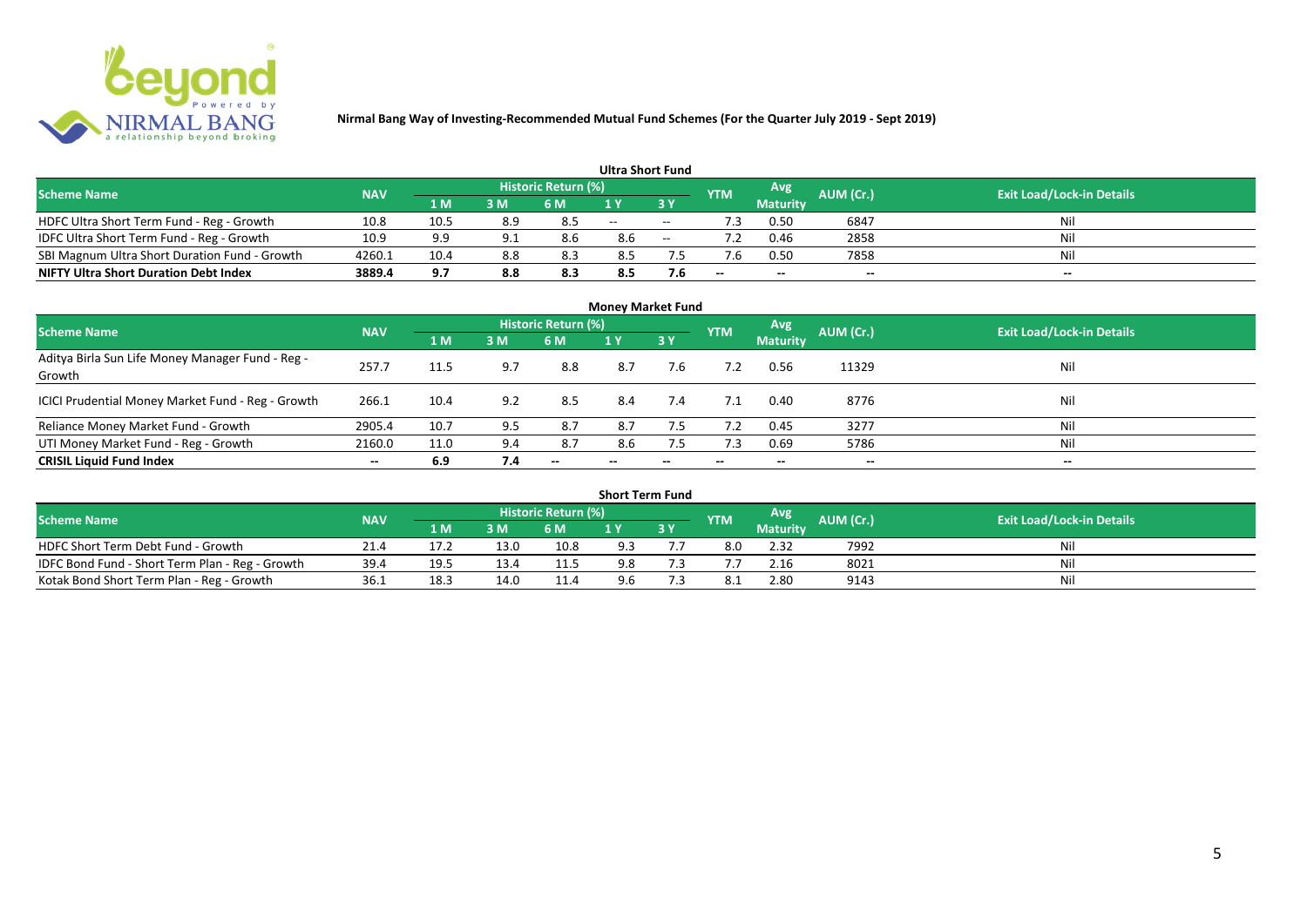

| <b>Low Duration Fund</b>                  |            |      |      |                            |     |  |            |          |           |                                  |  |  |  |  |
|-------------------------------------------|------------|------|------|----------------------------|-----|--|------------|----------|-----------|----------------------------------|--|--|--|--|
| <b>Scheme Name</b>                        | <b>NAV</b> |      |      | <b>Historic Return (%)</b> |     |  | <b>YTM</b> | Avg      | AUM (Cr.) | <b>Exit Load/Lock-in Details</b> |  |  |  |  |
|                                           |            | 1 M  | 3 M  | 6 M                        | 1 Y |  |            | Maturity |           |                                  |  |  |  |  |
| <b>HDFC Low Duration Fund - Growth</b>    | 40.2       |      |      | 8.7                        | 8.0 |  |            | 0.87     | 15150     | Nil                              |  |  |  |  |
| Canara Robeco Savings Fund - Reg - Growth | 30.1       | 12.2 | 9.8  | 8.9                        | 8.3 |  | '.4        | 0.83     | 1060      | Nil                              |  |  |  |  |
| IDFC Low Duration Fund - Reg - Growth     | 27.3       | 12.5 | 10.1 | 9.1                        | 8.6 |  |            | 0.79     | 3890      | Nil                              |  |  |  |  |

| <b>Banking &amp; PSU Bond Funds</b>            |            |      |      |                            |             |    |            |                 |                  |                                  |  |  |  |  |
|------------------------------------------------|------------|------|------|----------------------------|-------------|----|------------|-----------------|------------------|----------------------------------|--|--|--|--|
| <b>Scheme Name</b>                             | <b>NAV</b> |      |      | <b>Historic Return (%)</b> |             |    | <b>YTM</b> | <b>Avg</b>      | <b>AUM (Cr.)</b> | <b>Exit Load/Lock-in Details</b> |  |  |  |  |
|                                                |            | 1 M  | 3 M  | 6 M                        |             | 3Y |            | <b>Maturity</b> |                  |                                  |  |  |  |  |
| HDFC Banking and PSU Debt Fund - Reg - Growth  | 15.6       | 19.8 | 14.3 | 12.1                       | 9.9         |    | 8.4        | 2.84            | 3187             | Ni                               |  |  |  |  |
| Kotak Banking and PSU Debt Fund - Reg - Growth | 44.2       |      |      | 13.6                       | $\cdot$ 1.0 |    | 7 Q        | 4.27            | 1790             | Ni                               |  |  |  |  |
| IDFC Banking & PSU Debt Fund - Reg - Growth    | 16.7       | 25.1 |      | 14.4                       | 11.6        |    | 7.8        | 3.62            | 6718             | Ni                               |  |  |  |  |

| <b>Corporate Bond Funds</b>                         |            |      |      |                     |      |            |            |                 |           |                                  |  |  |  |
|-----------------------------------------------------|------------|------|------|---------------------|------|------------|------------|-----------------|-----------|----------------------------------|--|--|--|
| <b>Scheme Name</b>                                  | <b>NAV</b> |      |      | Historic Return (%) |      |            | <b>YTM</b> | Avg             | AUM (Cr.) | <b>Exit Load/Lock-in Details</b> |  |  |  |
|                                                     |            | 1 M  | 3 M  | 6 M                 |      | <b>3 Y</b> |            | <b>Maturity</b> |           |                                  |  |  |  |
| ICICI Prudential Corporate Bond Fund - Reg - Growth | 19.8       | 17.2 | 13.1 | 11.5                | 9.4  | 7.6        | -8.1       | 2.16            | 7143      | Nil                              |  |  |  |
| HDFC Corporate Bond Fund - Growth                   | 21.7       | 22.3 | 16.7 | 13.7                | 11.0 | 8.1        | 7.9        | 4.21            | 12258     | Nil                              |  |  |  |
| Kotak Corporate Bond Fund - Std - Growth            | 2556.5     | 16.8 | 12.3 | 10.7                | 9.4  | 8.1        | 7.9        | 1.61            | 2149      | Nil                              |  |  |  |